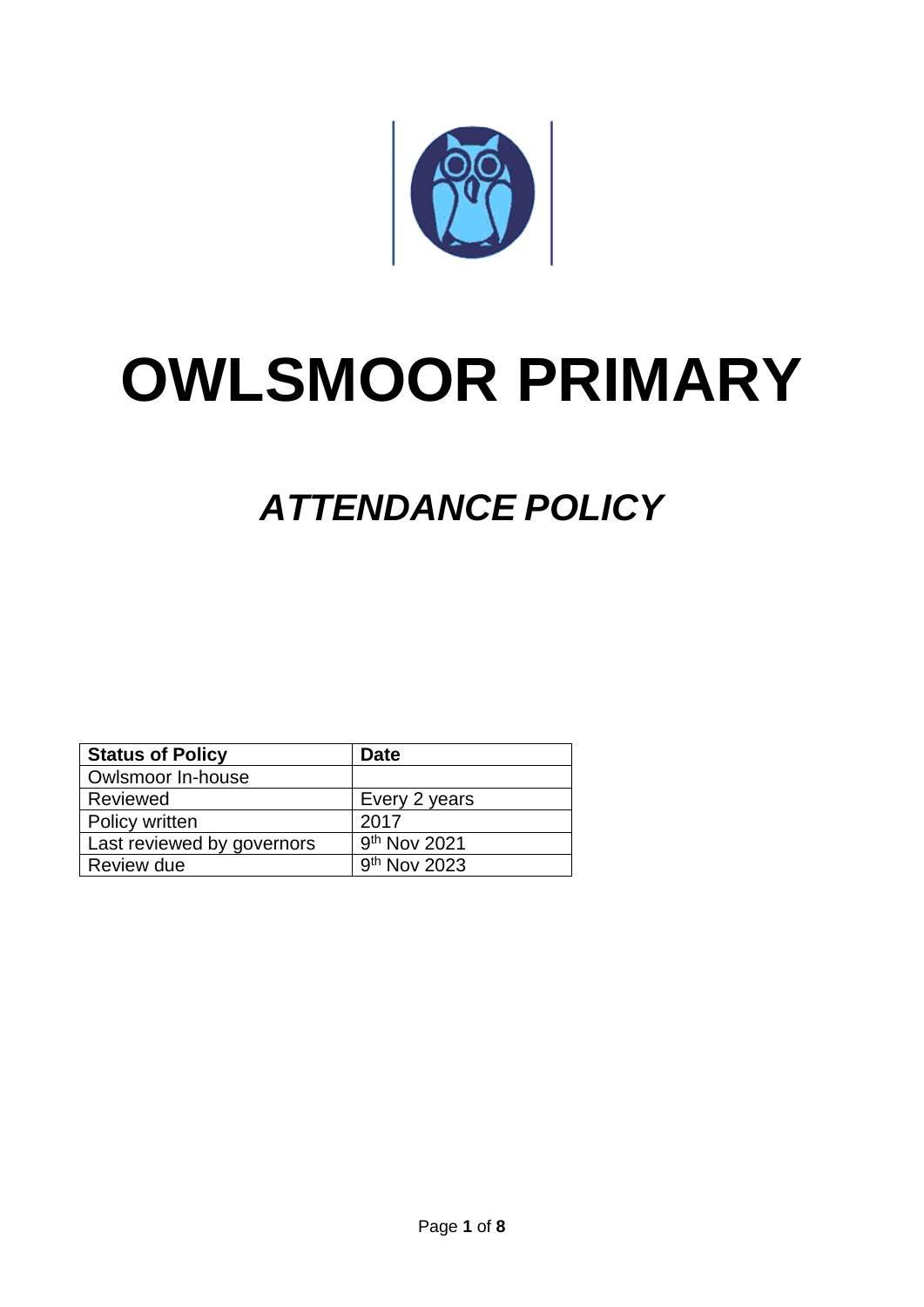# **Owlsmoor Primary School**

**This policy has due regard to the requirements of the Equality Act**

*This School's Attendance Policy is set in consideration and consequence of the provisions of the following;*

- *The Education Act 1996*
- *The Education (Pupil Registration) (England) Regulations 2006, as amended by The Education (Pupil Registration) (England) (Amendment) Regulations 2013*
- *The Education (Penalty Notice) (England) Regulations 2007, as amended by The Education (Penalty Notices) (England) (Amendment) Regulations 2012 and The Education (Penalty Notices) (England) (Amendment) Regulations 2013*
- *Department For Education Guidance as from time to time issued in respect of school attendance matters*

#### **Introduction**

All children of compulsory school age have the right to an efficient full-time education, regardless of age, aptitude, ability and any special needs s/he may have. The Education Act of 1996 states that a parent is responsible for ensuring their child attends regularly and punctually. Regular school attendance is essential if a child is to make the most of the educational opportunity available to them.

The Court has determined that "Regular" attendance means that which is *"in accordance with the rules prescribed by the school" (Isle of Wight Council -v- Platt (6th April 2017) [Supreme Court] [2017] UKSC 28 (on appeal from [2016] EWHC 1283 (Admin).* 

Owlsmoor Primary School takes seriously its responsibility to monitor and promote the regular attendance of all its pupils. It acknowledges that irregular attendance seriously disrupts continuity of learning, undermines educational progress, can lead to underachievement and low attainment and impedes the child's ability to develop friendship groups within school.

#### **Aims of this policy**

Parents, guardians and carers must ensure that they are fully aware of the school's policy concerning required attendance and with regard to the authorised and unauthorised absences of its pupils. This document details the responsibilities of individuals and groups involved and the procedures in place to promote and monitor pupil attendance. The Governing Body has appointed a governor to oversee attendance matters. Her name is Angela Allard.

#### **Absence**

This school expects its pupils to attend school for the entire duration of the academic year, unless there are good reasons for the absence and the absence is authorised.

There are two main categories of absence: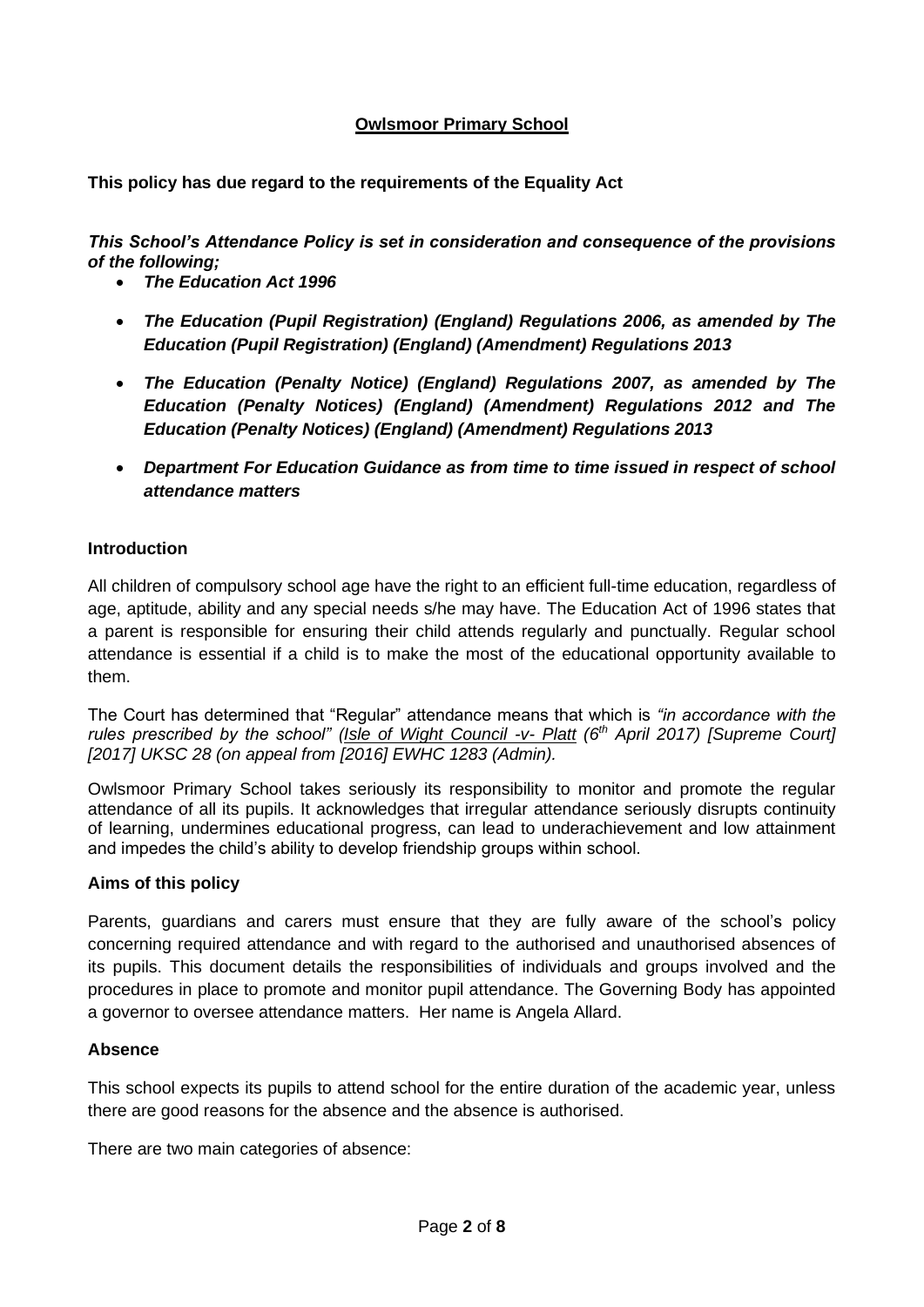#### **Authorised absence is when the school has accepted the explanation offered as satisfactory justification of the absence, or given approval in advance for the absence.**

# **Unauthorised absence is when the school has not received a reason for absence or has not approved a child's absence after a parent's request.**

Please be aware that when a parent telephones the school with information that their child is unable to attend due to illness or other circumstances, this may not be automatically authorised. Your child's current and previous school attendance will be taken into consideration and as a result the absence may not be authorised.

Keeping your child off school with minor ailment such as headache or cold is not acceptable. Repeated absence will require us to request that you obtain evidence from your doctor's surgery, such as a stamped appointment card or a prescription. Please note that the school is not asking any parent to incur a charge for this information and will not be liable for the cost.

#### **School Practice:**

**Children can enter the school (years reception to year six) from 8.30 onwards and the register is taken at 8.55 am. Registers are taken again at the start of the afternoon session.**

A child who arrives after the taking of the register is marked as late and the reason given is recorded, by the school's attendance officer Mrs Natalia Ahmed.

A child who arrives after the registers close at 9.15 a.m. is marked as absent in the register.

Parents/guardians should always telephone the school office on 01344 776642 option 1 or send an e-mail [secretary@owlsmoorprimary.com](mailto:secretary@owlsmoorprimary.com) if their child is not attending school by 8.30 am.

The Attendance Officer will telephone parents on the first morning of an absence if notification has not been received.

Registers are checked regularly and where there is an unexplained absence, the attendance officer will phone the parents for an explanation.

Half-termly analysis of absenteeism will be carried out and letters may be sent to parents if attendance falls below expected levels.

If attendance does not improve, parents may be called in to discuss the matter with the Headteacher.

If there is no improvement, parents may be called in to go through an attendance action plan with the Headteacher.

Further absence may result in referral to the Education Welfare Service and may result in a Fixed Penalty Notice or prosecution.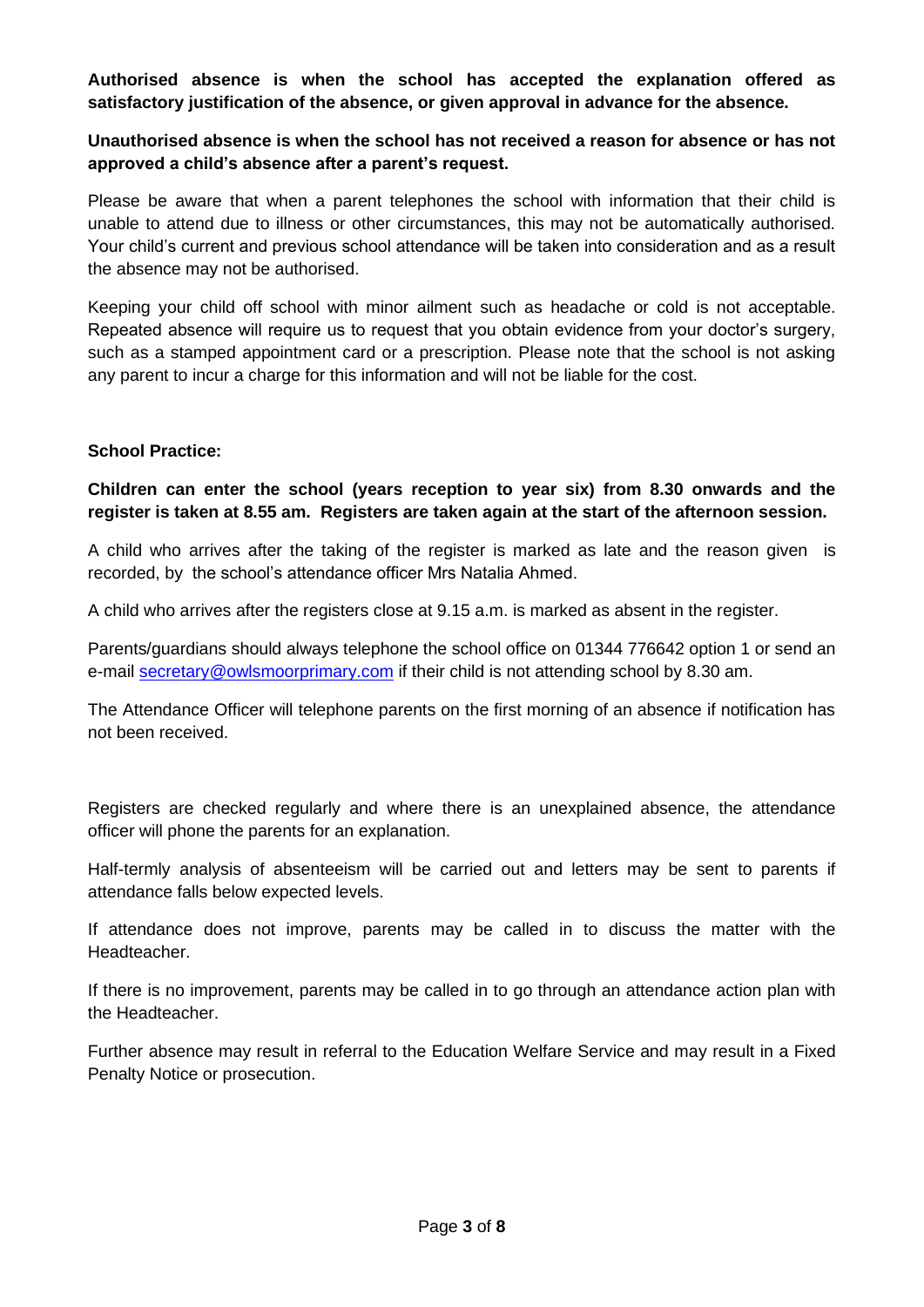# **Lateness**

Parents and carers are expected to bring their child to school on time. A child arriving after registration i.e. after 9.00 am is disruptive for the class and embarrassing for the child. Vital information is given at the start of the school day and the child's learning may be affected if he/she is not present for the full session. Punctuality is an important life skill. Persistent lateness will be followed up by the school and may be referred to the Education Welfare Service if it continues.

A pupil arriving late:

- Should enter the building through the main entrance and report to the school office.
- Will have their name entered in the late register with the reason for the late arrival.
- Will be taken to their classroom.
- May be required to make up the time lost

Parents are not generally permitted to take their child to the classroom as this disrupts teaching. If the arrival at school is after the registers have closed, the pupil will receive a 'U'. This equates to an absence although we are aware that the pupil is on the school premises in accordance with health and safety requirements.

If a pupil is late due to a medical appointment, they will receive an authorised absence coded 'M'. Please be advised that where possible doctors and dentists appointments should be made outside of school hours or during school holidays. You may be asked for proof of the appointment.

#### **Term Time Leave of Absence**

At Owlsmoor Primary we believe term time absences should be actively discouraged. Our purpose is to ensure that your child achieves to their full potential and there is a clear link between poor attendance and underachievement.

However, we recognise that there may be occasions where a parent considers there are extenuating or compassionate reasons for such absence. As outlined in the Education (Pupil Registration) (England) (Amendment) Regulations 2013, the Headteacher will decide if the circumstances are "exceptional" and thus whether or not the absence will be "authorised".

#### **Parent Action**

Parents must request leave as far in advance as possible, giving at least 2 weeks notice.

The request, to be made by the parent with whom the child normally resides, must be made in writing using the "Application for Leave of Absence During Term Time" form available from both the school office and the school website.

The request must include the reason why it is felt necessary to take leave during term time (the "exceptional" circumstances).

• Leave of absence will only be granted where the Headteacher considers it is due to 'exceptional circumstances'. Parent will be informed by letter within 7 school days as to whether the request has been authorised or unauthorised.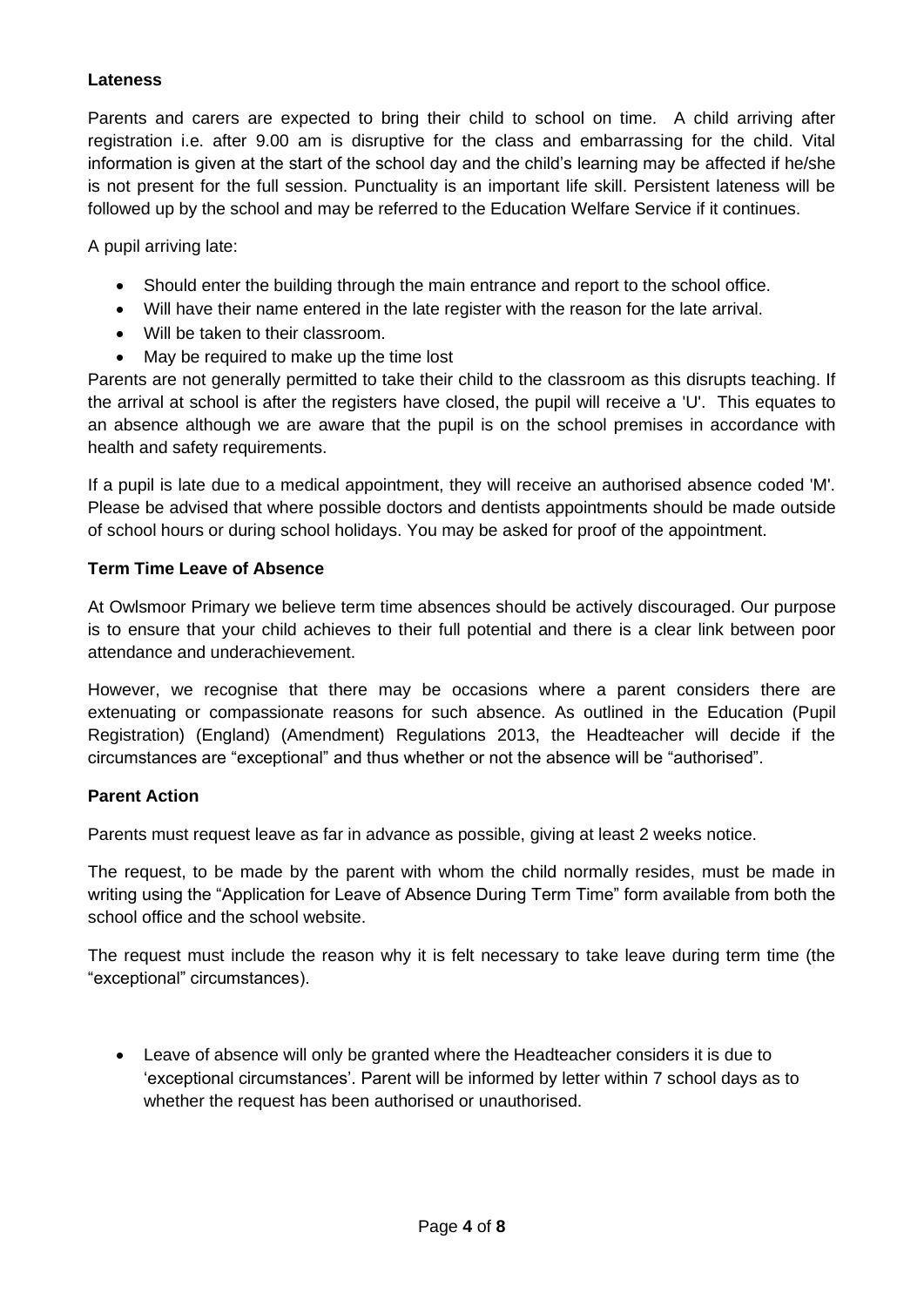# **School Action**

• If a parent requests 10 consecutive sessions or more, then they are always asked to attend a meeting with the Head teacher who will explain whether the request will be authorised or not.

Term time absence taken without authorisation may, where the criteria for doing so is met, be referred by the School to the Educational Welfare Service.

Referral may result in prosecution proceedings, or a Fixed Penalty Notice being issued in accordance with Bracknell Forest Council's *"Code of Conduct and Protocol For The Issuing Of Fixed Penalty Notices".* 

As a school we agree and endorse Bracknell Forest Council's "Code Of Conduct and Protocol For The Issuing Of Fixed Penalty Notices (Revised June 2017).

If a Fixed Penalty Notice is issued, a separate Notice may be issued to each parent for each child. THE RATE PER PARENT PER CHILD WILL BE £60 IF PAID WITHIN 21 DAYS AND RISING TO £120 IF PAID BETWEEN 22 AND 28 DAYS.

If an issued Fixed Penalty Notice is not paid within the prescribed time limit for payment, each parent may be liable to prosecution at the Magistrates' Court for an offence contrary to Section 444 Education Act 1996, (failure to secure regular attendance at school of a registered pupil of compulsory school age), in the same way as if the Fixed Penalty Notice had never been issued.

The purpose of the Fixed Penalty Notice, where it is considered appropriate for such Notice to be issued, is to give a parent the time limited opportunity to avoid prosecution for a substantive offence contrary to Section 444 Education 1996. Any such prosecution following non payment of an issued Fixed Penalty Notice will be for a substantive offence contrary to S. 444 Education Act 1996, rather than for non payment of an issued Fixed Penalty Notice.

Prosecution for the substantive offence, if proved, may, in respect of the less serious offence contrary to S. 444(1) Education Act 1996 (being the parent of a child of compulsory school age who fails to regularly attend school), result in each such parent receiving a criminal conviction and /or Sentence by way of a Fine not exceeding £1,000.00.

Prosecution for the substantive offence, if proved, may, in respect of the more serious offence contrary to S. 444 (1A) Education Act 1996 (where the parent knows that the child is failing to attend regularly at the school and the parent fails without reasonable justification to cause that child to regularly attend school), result in each such parent receiving a criminal conviction and / or Sentence by way of a Fine not exceeding £2,500.00 and / or to a term of imprisonment not exceeding three months, or else any such community based Sentence as deemed appropriate by the Court.

In addition, in all cases where one of the substantive offences is proved, the Prosecution will seek an Order for the Defendant to pay a contribution towards the Prosecution Costs of the case, including investigation costs, the application for which will be served upon the Defendants at the time of the relevant Court proceedings.

In addition, when a Court passes a sentence, it must also order that the relevant "Victim Surcharge" be paid by Defendants. Revenue raised from the Victim Surcharge is used by Central Government to fund victim of crime services through the "Victim and General Fund". The amount of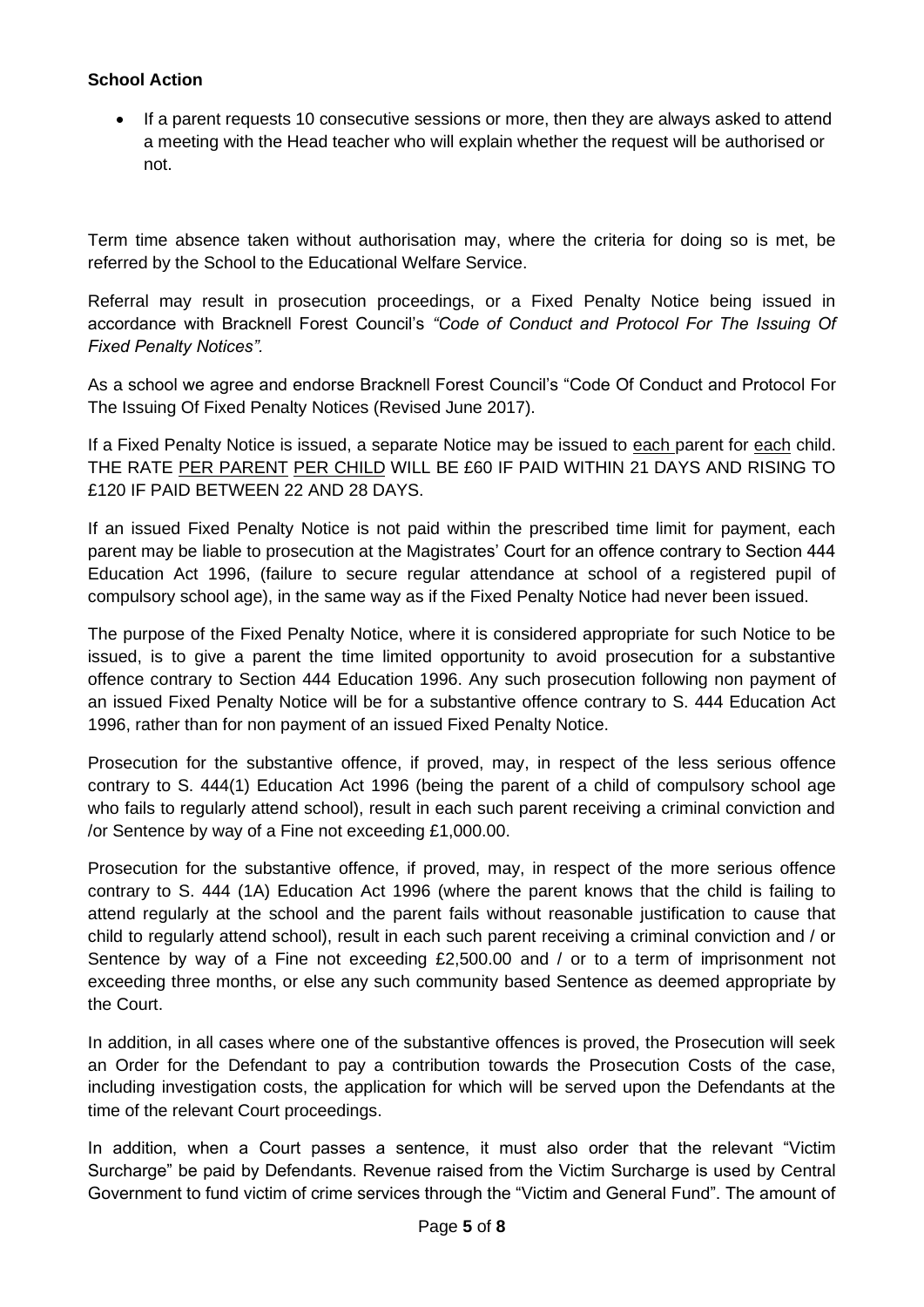the Victim Surcharge to be paid by Defendants depends on the type of Sentence imposed and, in the case of an adult offender receiving the maximum level of Sentence applicable for the type offences covered by this Attendance Policy, may result in a Victim Surcharge of up to £170.00 per Defendant / parent.

In addition to any other Sentence imposed, the Court has the ancillary power to impose a "Parenting Order", not exceeding 12 months in duration, on parents, where the Court considers such an Order appropriate. Any person found guilty of failing without reasonable excuse to comply with the requirement of a "Parenting Order" or with a direction of the nominated Responsible Officer in respect of it is liable to Breach proceedings and, in the event of conviction for the same, to a fine, not exceeding £1,000,00, and or any other non-imprisonable Sentencing option available to the Court in such case.

Authorisation for term time leave will not be given for the following reasons:

- Availability or cost.
- Extended holiday at the beginning or end of the term.
- A term-time booking made in error by the parent or another person.

Any absence that has not been authorised may be referred to the Education Welfare Service and, where the criteria for doing so is met, may result in prosecution proceedings or a Fixed Penalty Notice being issued per parent per child

There are 190 school days (380 sessions) a year which every child is expected to attend. There are also approximately 71 days (142 sessions) of school holidays. Parents should ensure that family holidays are taken during school holiday periods only.

# **The role of the school management**

Pupils learn best when parents and staff work in partnership to maximise pupils' attendance at school and everyone is clear of expectations and procedures. We expect that as soon as your child starts their education at Owlsmoor Primary school, you will abide by our attendance policy.

The staff at Owlsmoor Primary school has an obligation to enquire and challenge the reasons for pupils' absences and/or lateness and do insist on written evidence for any such absences. There is also an expectation that the staff report concerns over absence and lateness to the Headteacher.

The school may send letters to parents, guardians or carers as to their child's current attendance level, unexplained absences or lateness or any other concerns.

The school collects information daily and weekly from the registers on absences.

# **The role of the Education Welfare Service**

The Education Welfare Service strives to support schools, parents and pupils with the aim of ensuring and promoting good attendance and punctuality. However, the Education Welfare Service also has a statutory responsibility under the Education Act 1996 to pursue non-school attendance and persistent lateness.

Section 444 of the Education Act states that "if a child of compulsory school age, who is a registered pupil at a school, fails to attend regularly at the school, the parents are guilty of an offence".

Bracknell Forest Council, through the Education Welfare Service, may issue a Fixed Penalty Notice or prosecute parents when children do not attend school regularly.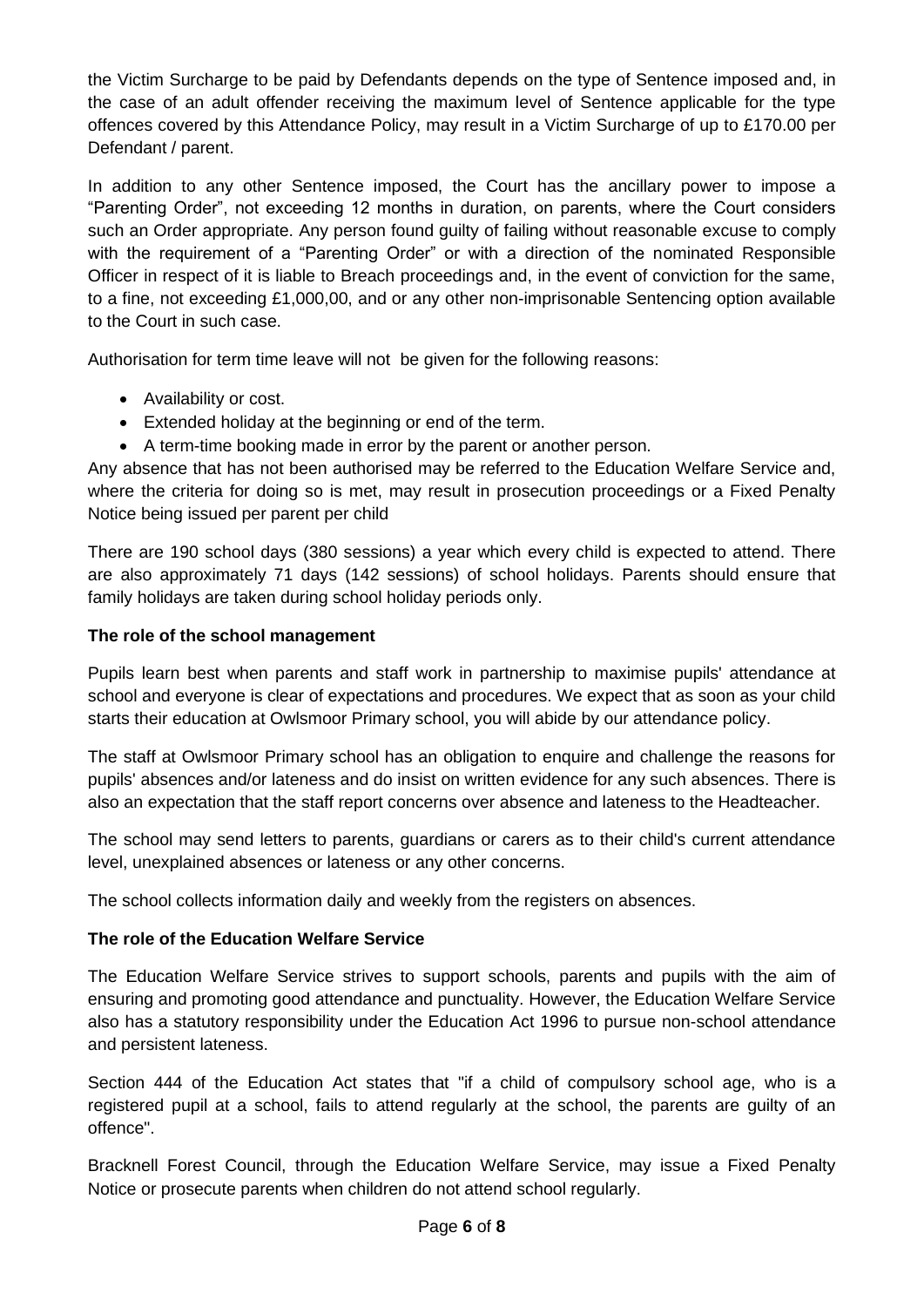A Fixed Penalty Notice when requested by a Headteacher can be issued as long as the evidence for the request is robust and the following criteria are met:-

- Where there is a minimum of 10 school sessions of unauthorised absence (5 school days) in any 10 week period (these do not need to be consecutive)
- Where term time leave is taken without obtaining authorisation from the school
- Unwarranted delayed return from term time leave without authorisation
- Persistent late arrival after the register has closed (U code) on 10 or more occasions in a 10 week period
- Parents' or carers' failure to make arrangements to ensure that children who have been excluded from school are not in a public place at prescribed times during the first five school days of any exclusion, without reasonable justification\*

\*It is incumbent upon the parent(s) in such circumstances to provide proof of reasonable justification, for example, that the child or young person needed to attend a pre-arranged medical appointment, or a medical emergency requiring the child to be supervised elsewhere then at home.

A Penalty Notice will be issued on the first occasion if appropriate.

When a pupil is referred to the Education Welfare Service because of persistent poor attendance there are various actions that can be taken to try to bring about an improvement. The Fast Track Intervention framework promotes early intervention and aims to ensure that appropriate action is taken to tackle non-attendance as soon as attendance problems become apparent. Fast Track involves engaging the parent in specifying what improvements need to be made over a fixed timeframe (usually 8 weeks). Parents have the responsibility for ensuring that their child attends school regularly. Where a parent fails in this responsibility and no improvement is brought about within the specified time frame, legal proceedings may be initiated in the Magistrates' Court.

# **Promoting Good Attendance**

We celebrate excellent attendance throughout our school, by giving out certificates to individual children who excel in attendance at the end of the academic year.

#### **What parents can do to help**

Please work with the school staff and ensure you are fully aware of the school's attendance policy as this has a huge impact on a pupils learning.

Parents must:

- not condone your child's absences
- telephone the school each day that your child is unable to attend school due to illness
- send a written note to the school when your child returns
- avoid appointments during the school day.

If parents, guardians or carers are worried about their child's attendance at school they should:

- talk to their child; it may be something simple that needs your help in resolving
- talk to your child's class teacher in the first instance.